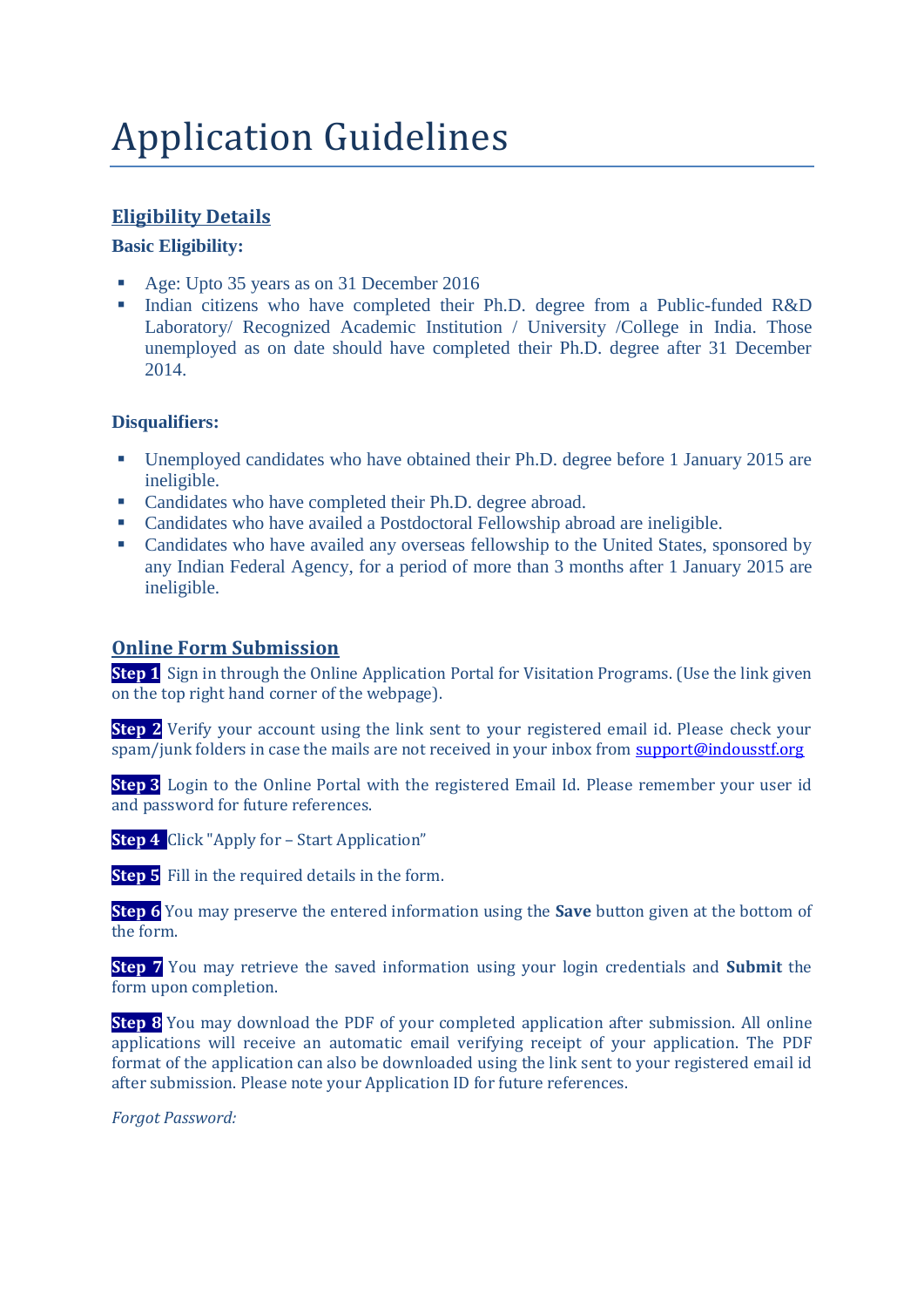In case you forget your account password please click on 'Forgot Password?' option on the login page. An email with the link to reset your password will be sent to your registered email ID. Please reset your password and login to your account.

### **Filling your applications**

- 1. The form must be completed by all applicants in English; please ensure that your respective form is complete and filled to the best of your knowledge before clicking 'Submit'. Applicants would not be able to change or edit their forms after submission.
- 2. A separate application form must be completed for each program for which you apply. You may choose to apply for more than one visitation program, provided that you fulfil the eligibility criteria.
- 3. Please note that fields marked with **\*** are mandatory, please enter the necessary information in these fields.
- 4. Do not use capital letters unnecessarily to enter information in the form. Use only where required.
- 5. In the event of the applicant providing false or misleading information he/she will be asked to forfeit the fellowship.
- 6. Please enter your personal details correctly which will be used for all documentation purposes under the respective program.
- 7. The address that you provide will be used for all correspondence. Any change of address after submission of the application needs to be communicated to the respective program officer without fail.
- 8. If the applicant wishes to provide any relevant image/ diagram/ chart/ graph/ figure in the points 6,7,10 and 11 of section-2 of the online application form, then please provide the reference figure numbers both in the text boxes of points 6,7,10 and 11 and in the document to be attached. The document containing all the figures can be uploaded in the 15th point (Any other document I (Optional))of section-2.
- 9. All documents should be scanned and uploaded in the prescribed format.
- 10. Supporting documents should be provided strictly according to the check list mentioned in the application form.
- 11. The recommendation letters need to be on the official letter head of the referee with their ink signature and stamp (if any). If they are comfortable sharing the letters with the candidate; it can be uploaded with the application form. If not, the referees may directly e-mail it to [fellowship@indousstf.org](mailto:fellowship@indousstf.org) with the **candidate's name \_department \_institute/university** clearly mentioned in the subject line, well before the submission deadline.
- 12. Please note that the two recommendation letters should be from the applicant previous/ current employer/ supervisor/ referees (with whom the applicant has worked earlier and they know about his/her research abilities and capabilities).
- 13. Any supporting document emailed to  $\frac{fellowship@indousstf.org}{fellowship@indousstf.org}$  after the submission deadline will not be considered.